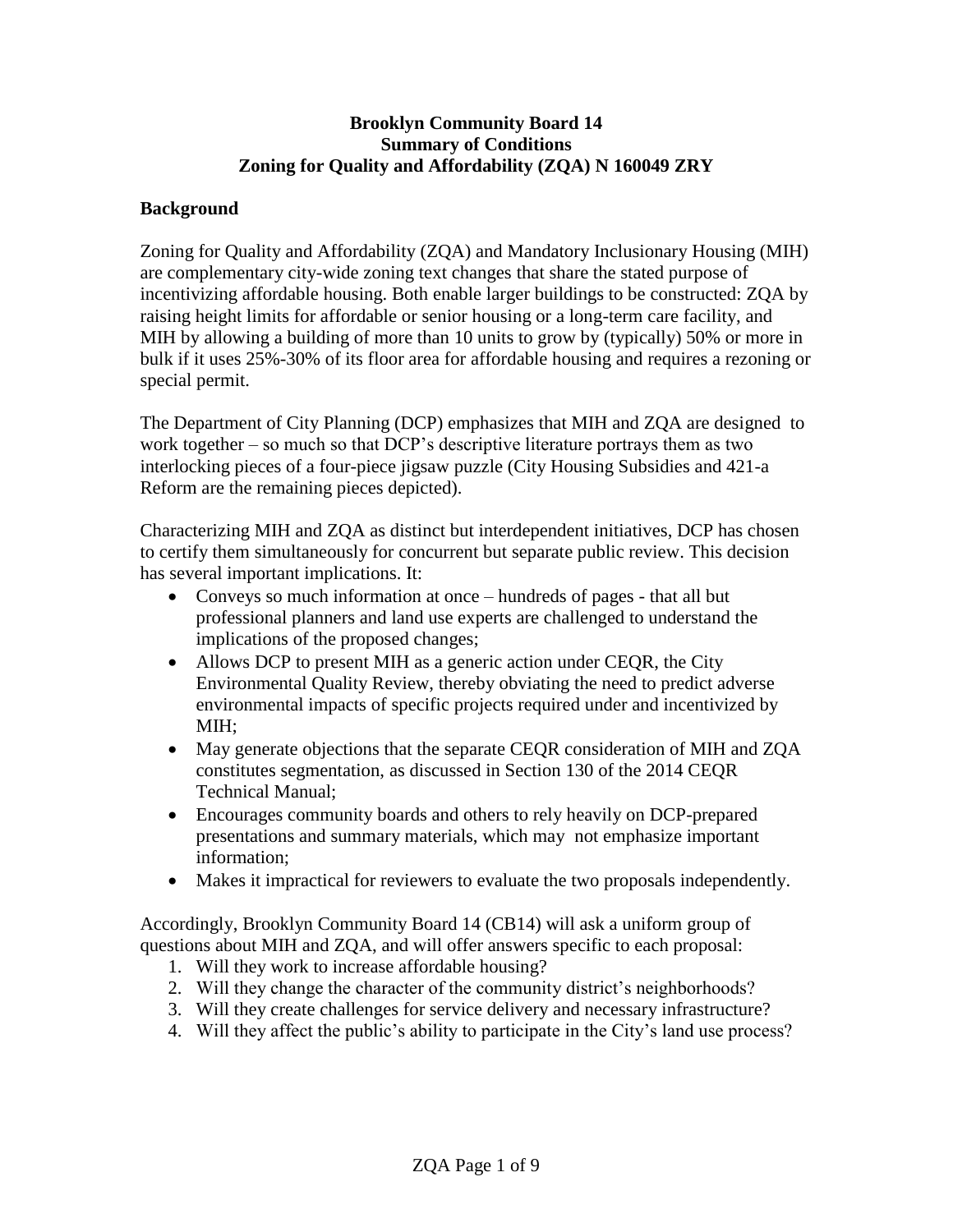## **Zoning for Quality and Affordbility**

The proposed increases in building heights enabled by ZQA violate the understanding that convinced CB14 to endorse the 2005 Midwood Rezoning initiative, which included mapping of new low- and moderate-density contextual districts where modest increases in bulk were exchanged for imposition of contextual limits on building heights. In contrast, the community board's understanding was that, in non-contextual zones, existing height and bulk limits would remain in place, pending any subsequent rezoning action.

Similar expectations influenced the community board to approve the 2009 Flatbush Rezoning. Now ZQA is proposing that new multiple dwellings located in contextual districts, and medium-density Quality housing buildings in non-contextual districts, could be 5' higher than the heights on which on the 2005 and 2009 rezoning actions were based.

#### *CB14 believes that this height increase would be a step towards eliminating the protections achieved in 2005 and 2009.*

The increased height limit would have to be used in conjunction with elevation of the  $2<sup>nd</sup>$ story of the building to 13' above grade. (This would yield either a first floor elevated up to 5' above grade or with a higher ceiling than is required under current zoning.)

The first option would improve the privacy of first floor residents by elevating windows above sidewalk sightlines. The second option would facilitate the use of first floor spaces for medical and dental offices, schools, houses of worship, etc., in residential districts, and retail spaces where commercial use is permitted. As an economic stimulus, the developer would receive a zoning floor area exemption of 100 square feet for each foot a lobby ramps up to reach an elevated first floor.

### *Community Board 14 feels this allowance is excessive.*

Community Board 14 does not foresee significant adverse environmental impacts ensuing from the 5' building height increase, or from the proposed rules regarding facades, front yards, and setbacks. But these changes should not be viewed in isolation. The 5' height limit increase would be added to any other height increases tied to affordability (see below).

### **Affordability: Height Limits**

ZQA would encourage the construction of affordable housing in both Voluntary and Mandatory Inclusionary Housing districts and affordable senior housing outside of Inclusionary zones by raising height limits for such housing by another 10' (one story) in an R6A zone (e.g., portions of Midwood and Flatbush) or another 20' (two stories) in an R7A zone (e.g., portions of Flatbush and Parkville, and along Ocean Avenue in Flatbush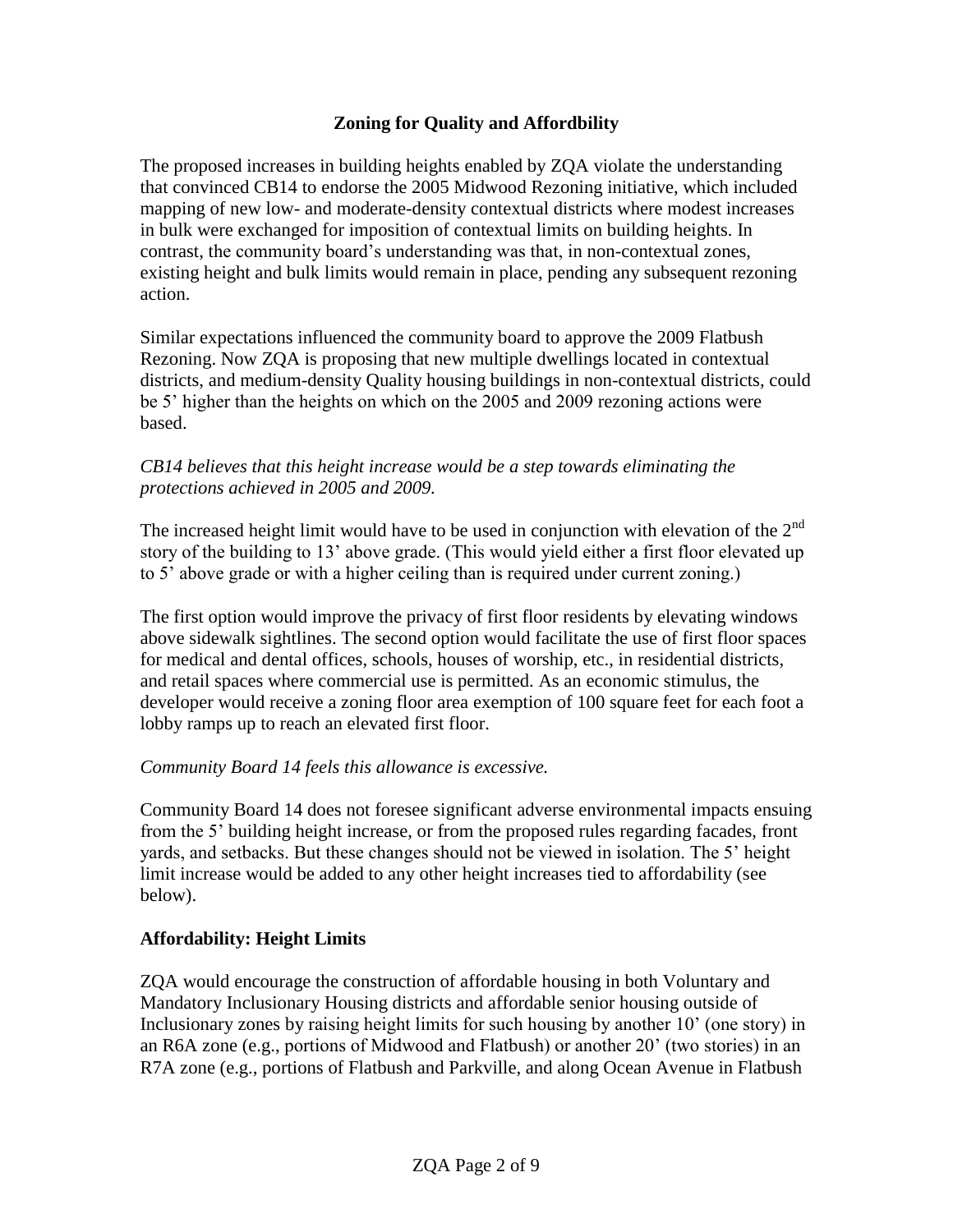and Midwood). Nursing homes and assisted living residences would benefit by being increased to the permitted floor area and same height limits as affordable senior housing.

The stated rationale for the propose height increases is to facilitate construction using existing allowable bulk limits. In addition, dwelling unit size rules would be relaxed, permitting smaller apartments.

# **Rear Yards**

ZQA would relax rear-yard restrictions in Inclusionary Housing zones: Specifically, it would:

Allow for the development of shared spaces on the ground floor in the rear yard area, so as to allow for more-efficient buildings. This would only be permitted in districts other [than] "B" districts. This matches the flexibility already afforded to commercial or community facility uses or accessory off-street parking today.

This allowance would permit an increase in marketable floor area. It also would reduce the amount of ground-floor open space available for planting.

These changes would enable buildings, and eventually, neighborhoods, to accommodate more people. The Department of City Planning says it can't predict how much population growth would ensue from new construction under ZQA in Brooklyn Community District 14; Brooklyn Borough Hall expects growth in CD14 to be minimal.

Although there is not much vacant property in CD14, the incentives offered by ZQA might prove sufficiently attractive to encourage land-banking in contemplation of teardowns and new construction. Admittedly, this is very speculative (pun intended).

*CB14 believes that the height increases and rear-yard uses proposed by ZQA in R6A and R7A zones are excessive. Lesser height increases can accommodate the allowed bulk. The justification for the proposed extension of common spaces into rear yards, "to allow for more-efficient buildings," is a more palatable way of saying "to reduce construction costs." While this would please developers, it would further reduce the amount of open space available for planting.* 

# **Affordable Independent Residences for Seniors**

*Community Board 14 agrees with the proposal to eliminate the distinction between nonprofit residences for the elderly and similar for-profit residences, by defining both as affordable independent residences for seniors (AIRS).* 

According to DCP's expanded description of ZQA, "The new floor area ratios would generally be 20 percent higher than what is permitted for other residences." DCP's 20% figure is inaccurate. The actual change would be closer to 25%.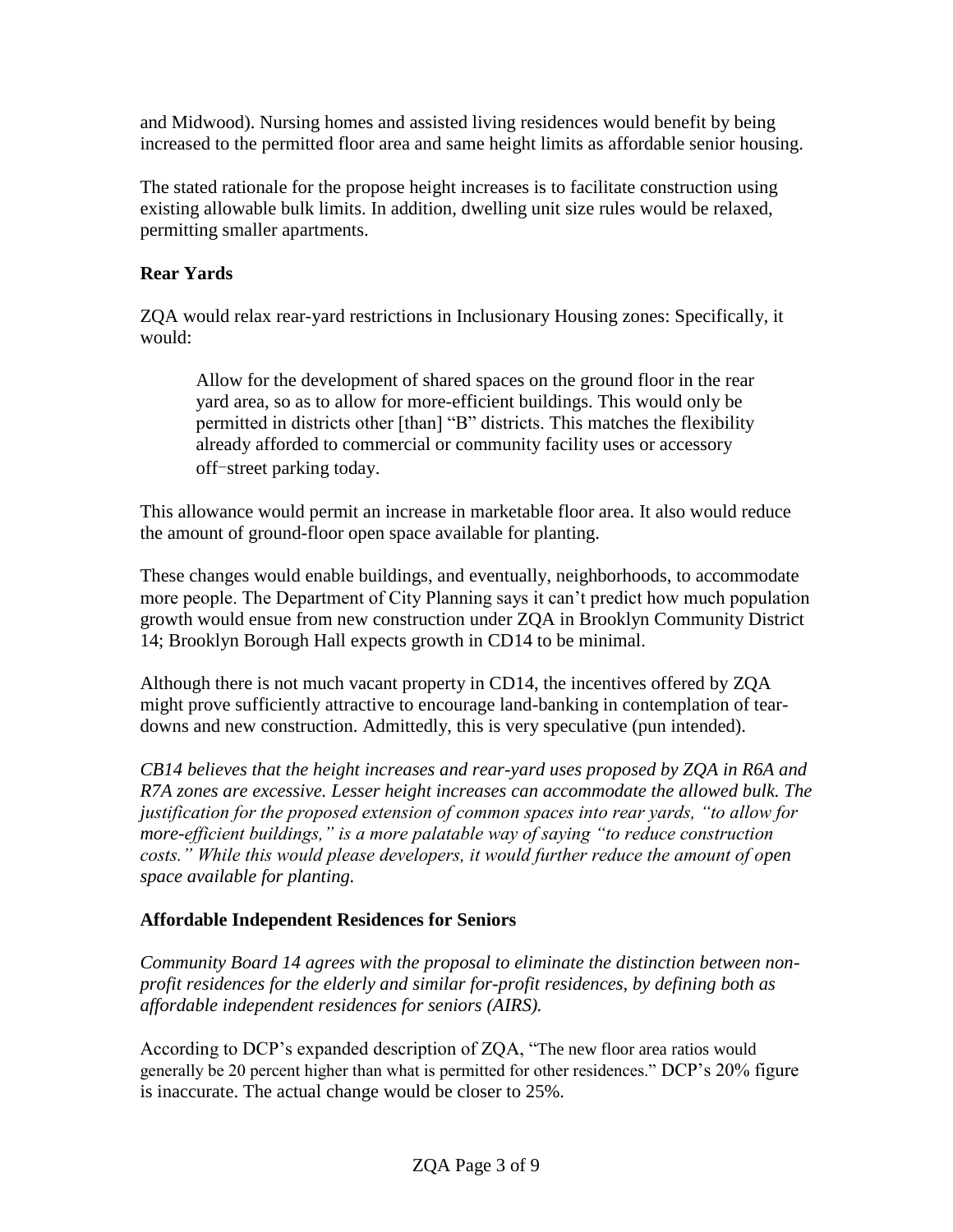## *CB14 believes that this 25% should not be added to any other bulk increase authorized under ZQA or MIH. Moreover, CB14 wishes to retain unit density controls for AIRS.*

# **Long-term Care Facilities: Nursing Homes and Assisted Living Facilities**

New York State law and regulations acknowledge numerous distinctions between the various classes of long term care facilities, primarily based on the level of care associated with each. Nursing homes, which provide the most intensive care and require the highest staffing levels, can have the greatest impact on a surrounding residential community, and impose different demands on municipal services and infrastructure support than do assisted living residences. These differences, reflected in the 2014 City Environmental Quality Review (CEQR) Technical Manual, merit different approaches to the assessment of site-specific impacts.

Under ZQA, a new definition, "long-term care facility (LTCF)," would replace "nursing home" and "assisted living residence," subjecting them to the same set of land use rules.

*Brooklyn CB14 disagrees with this proposal.* 

# **Discretionary Actions and Bulk**

Currently, nursing homes are entirely prohibited in R1 and R2 districts. In other districts (R3 and higher), they require a CPC certification asserting that not enough of them have been built within the last three years "to threaten the land use balance in the community." ZQA would eliminate the blanket R1-R2 prohibition for LTCFs, replace it with a R1-R2 Authorization requirement, and would eliminate the certification requirement elsewhere. This would make nursing homes as-of-right in R3 and higher districts.

DCP's published rationale for eliminating a discretionary authorization requirement in R3 and higher zones is that the State certificate of need (CON) process already evaluates nursing home concentration issues. However, the CON does this on a community district basis. It does not provide for "site-specific review of projects with potential land use impacts or policy implications," which remains the province of the municipality. It is this latter level of review which enables discovery (and stipulation of remediation) of impacts on neighborhood character, transportation, parking, infrastructure, emergency access, and sanitation storage and conveyance. These protections, provided by CEQR, would not apply if nursing homes were built as-of-right.

Neither would be some of the protections referenced in Section 74-90 of the Zoning Resolution. Specifically, paragraphs (a) and (b) stipulate that nursing home certification requires:

(a) that the architectural landscaping treatment and the height of the proposed #building# containing such #uses# blends harmoniously with the topography of the surrounding area; [and]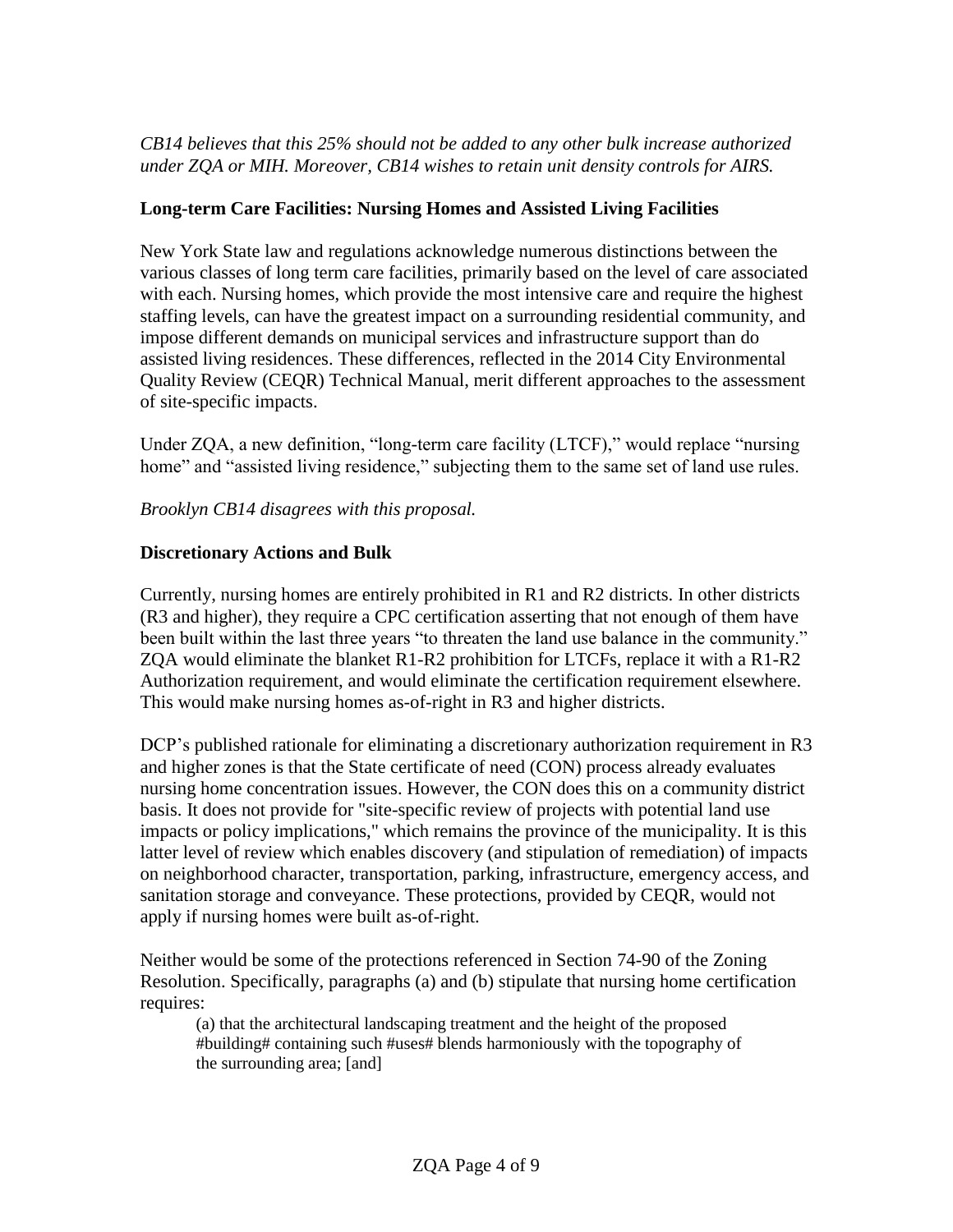(b) that the proposed facility will not require any significant additions to the supporting services of the neighborhood or that provision for adequate supporting services has been made;

The substitute section, 74-903, modifies and narrows these protections:

(b) In order to grant such a special permit for #community facility floor area ratio# or #community facility bulk#, as applicable, the Commission shall find that:

(1) the distribution of #bulk# on the #zoning lot# will not unduly obstruct the access of light and air to adjoining properties or public #streets#, and will result in satisfactory site planning and satisfactory urban design relationships of #buildings# to adjacent #streets# and the surrounding area; and

(2) the #streets# providing access to such #use# will be adequate to handle the traffic generated thereby or provision has been made to handle such traffic.

#### *CB14 strenuously objects to these changes.*

An unfortunate side effect of these changes could be the erosion of a useful (partial) definition of neighborhood character.

The community board's concerns are amplified by the magnitude of the proposed as-ofright floor area ratio (FAR) limits for LTCFs. Notably, under ZQA, in R5 and R4 districts, LTCF FAR would be increased by 54% and 72%, respectively. This could result in out-of-scale development and provide an incentive to concentrate such facilities in R5 and R4 districts, notably in Midwood, changing their character. The decision to grant these bulk increases should be discretionary.

*Brooklyn CB14 believes that the proposal to make LTCF construction as-of-right in all R3- and higher districts should be modified to preserve the public's right to know about the potential adverse environmental impacts of such a project if it exceeds base FAR levels for residential use.* 

The community board is similarly concerned that as-of-right status for long-term care facilities in R3A, R3X, R4A and R5A detached home and R3-1 and R4-1 semi-detached districts could yield different building typologies and hasten changes in neighborhood character, if such uses were to occur on block fronts that are predominantly developed with detached homes. Such use could cause a residential zone to acquire some of the characteristics of a commercial zone The community board wishes such blocks to retain their residential character.

*The community board seeks that LTCF use in R3 and higher detached and semi-detached districts be pursuant to a Special Permit or City Planning Commission (CPC) Authorization as a means to provide standards of findings and community board input, and that the CPC have the authority, according to either an Authorization or Special*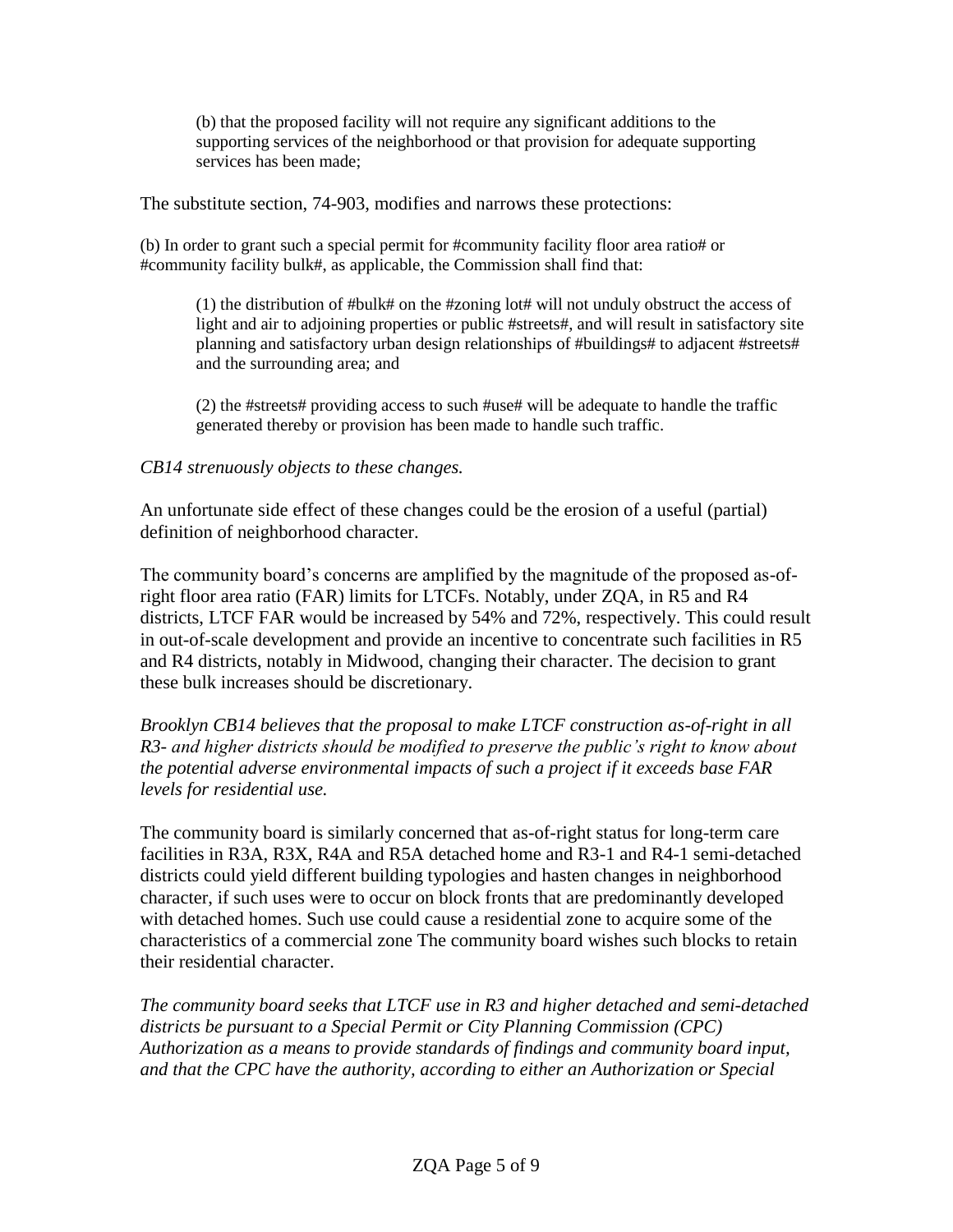*Permit, to approve the placing of long-term care facilities in these detached home districts.*

*In addition, for CD14's R5 zone in Midwood, which consists primarily of detached homes, the community board seeks the establishment of provisions consistent with ZR 23- 011 regarding the Quality Housing Program for block faces on which 70 per cent or more of the zoning lots on the block face and its opposing block face are occupied by one-, two-, or three-family detached or semi-detached residences, that would trigger special permit review. The community board believes that this provision would reduce the likelihood that vacated homes on such streets are demolished to develop long-term care facilities and other out-of-context facilities.*

# **Parking**

The relaxation of parking requirements proposed for affordable and senior units, and the parking requirements stipulated for LTCFs, are based on several premises:

- Automobile ownership is lower among those who are elderly or low-income;
- The elderly travel less than others;
- Persons who live within the Transit Zone (less than a half-mile away from a subway station) have less need to own cars than those who live more than a halfmile away.
- Consultants and session workers at LTCFs can use public transportation.

Specifically, DCP's expanded ZQA description says:

"Within this Transit Zone, parking for new affordable senior housing and affordable housing would become optional. This would also be true for new units that satisfy the affordable housing requirements of the Inclusionary Housing program. Existing affordable senior housing developments would be allowed to remove existing parking as-of-right, while other existing affordable housing could apply for a new Board of Standards and Appeals (BSA) special permit (Section 73-434) to remove previously provided parking that is not needed. In addition, through a separate BSA special permit, new buildings could apply to reduce or eliminate their parking requirements to facilitate a mixed-income development …."

But:

- DCP has not demonstrated that there are a significant number of unused accessory parking spots associated with multiple dwellings in CD14. The unit of analysis reported in DCP's assessment was not Community District specific.
- The criteria for eligibility to occupy ZQA's affordable housing units permit higher incomes than those that were used by DCP to predict low-income car ownership.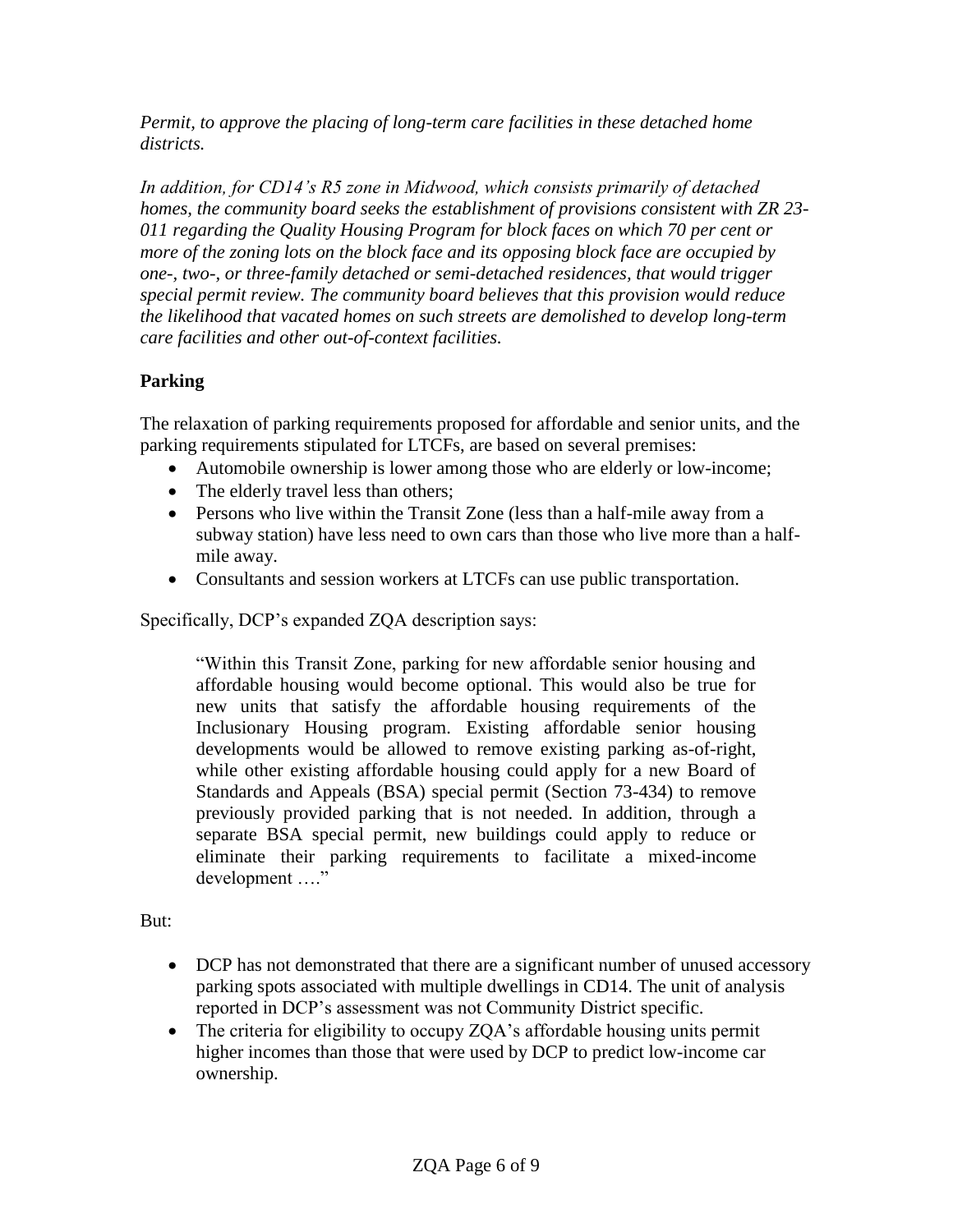- A half-mile walk to a subway may prove unmanageable for elderly residents. So may be the stair climbing required for access to trains at stations lacking elevators.
- More elderly drive than used to. According to the CDC, nationally, "There were almost 36 million licensed older drivers in 2012, which is a 34 percent increase from 1999."
- Commuter parking is at a premium in CD14. CD14 is a convenient park-and-ride location for drivers coming from southern Brooklyn and the Rockaways. Anecdotal evidence suggests that such drivers park on CD14 streets and ride the subway into Manhattan or downtown Brooklyn.
- Long-term care facilities are staff-intensive. Although full-time staff can use mass transit to commute to and from work, session workers and consultants frequently must drive between clients residing at different locations. LTCF use should increase a building's accessory parking requirements, not decrease them. Provision for visitor parking must be maintained.
- ZQA's increase in the number of allowable dwelling units eventually could lead to increased population density, and, barring dramatic changes in transportation patterns, to an increased demand for parking spaces. This would offset any reduction in parking needs attributable to lower car ownership by seniors.

Brooklyn Community Board 14 believes that ZQA's proposed reductions in parking requirements are excessive and simplistic. The use of a dichotomous boundary to determine parking requirements, i.e., within or outside of a Transit Zone, can obscure neighborhood-specific features that affect the ability of residents and visitors to use mass transit.

CB14 believes that the proposal to make all R3 and higher LTCF use as-of-right has the potential to prevent community board input on the parking needs associated with such use.

*The Board recommends that the parking requirements contained in ZQA be substantially modified to reflect these concerns.*

# **Other Issues**

The Referred Application and related documents occasionally are confusing and contain arguable statements. For example, the Introduction to ZQA (LR Item 3, Zoning for Quality and Affordability, N 160049 ZRY, Page 4) reads as follows (italics added):

Floor area ratios – While community facility uses are generally permitted a higher as-of-right FAR than residential uses are in non-contextual residence districts, nursing homes are today only permitted the residential FAR associated with non-Quality Housing buildings. A special permit (Section 74-902) is required to use the higher permitted community facility FAR. The permit was created in the 1970s to consider whether the higher FAR would be out of context or would negatively impact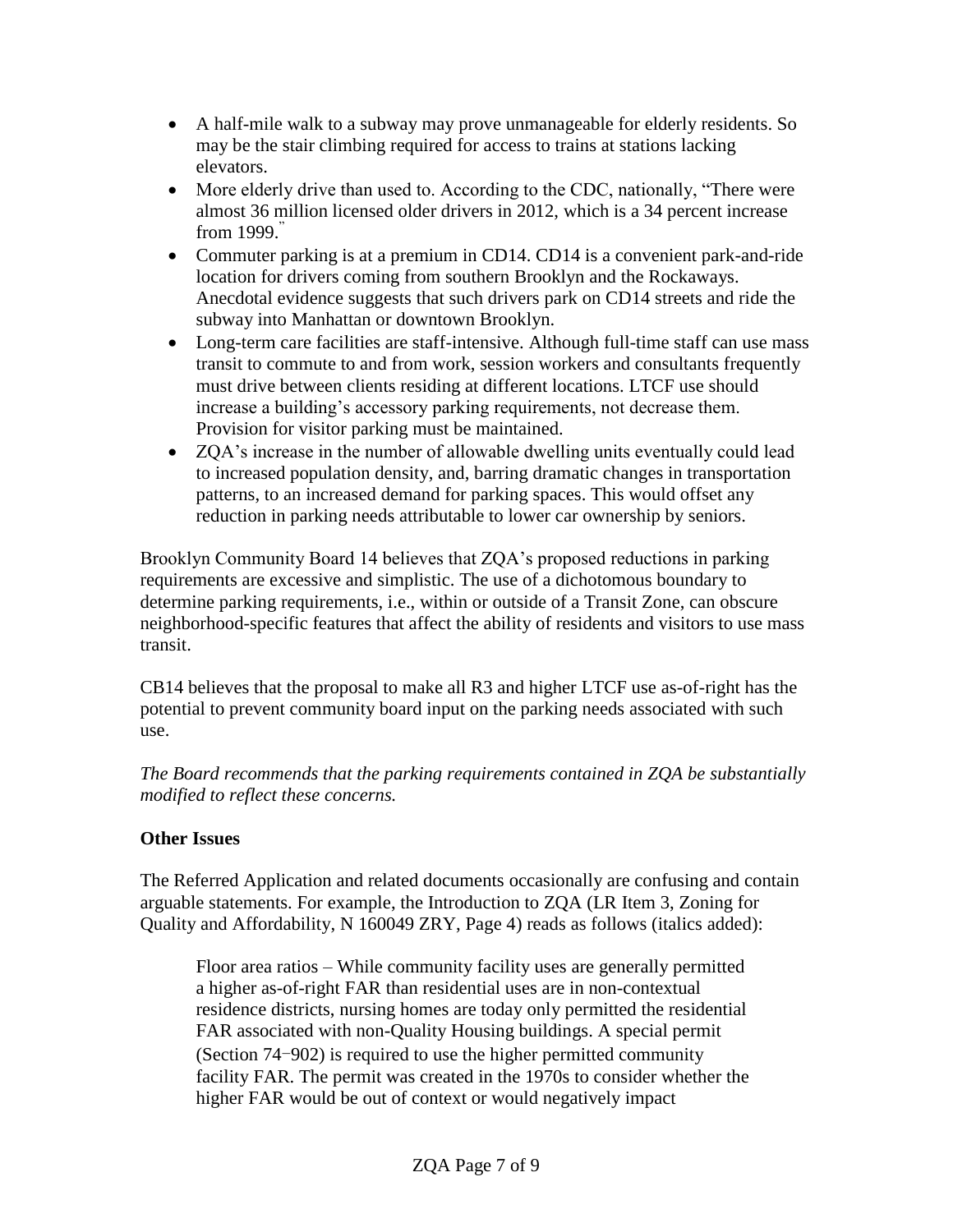neighborhood support services. Since then, 49 facilities have applied for this special permit, and all have been approved by the City Planning Commission. However, the permit adds costs, uncertainty, and time which make it more difficult to develop and maintain these facilities. *To enable these facilities to be provided at an FAR commensurate with that allowed for housing, ZQA would allow the higher floor area ratio permitted for "affordable independent residences for seniors" (as described above) to all "long-term care facilities" in R3 through R10 districts as-of-right.* Long-term care facilities are similarly low-impact uses with a great deal of space devoted to support spaces such as clinical services and common areas. *The higher, community facility FAR would remain available to these uses only by special permit.*

It is the experience of CB14 that the review procedure inherent in discretionary actions such as special permits provides an early opportunity to discover ways to improve a project. The argument that special permits for all 49 facilities were approved begs the question of whether the special permit process triggered any useful review and mitigation of environmental and logistical issues.

The two italicized sections appear to contradict one another. Moreover, the sentence between these sections contains an arguable premise, i.e., that "long-term care facilities are…low-impact uses…."

As discussed above, CB14 believes that such uses can have substantial environmental impacts. Although this is but a single section, it raises questions about the reliability of the information in the ZQA application.

**\* \* \***

### **Conclusions**

Brooklyn Community Board 14 (CB14) strongly supports the publicly-stated goal of MIH and ZQA: to increase the amount of affordable housing in NYC. However, MIH and ZQA contain many provisions that are unrelated to this goal, or have the potential to eviscerate essential zoning protections.

### **Will ZQA work to increase affordable housing?**

Perhaps in absolute terms but it also has the potential to reduce the percentage of affordable housing overall.

# **Will ZQA change the character of the community district's neighborhoods?**

Yes. It would increase population density by enabling buildings in contextual zones to increase bulk to allowable maximums. It would enable even more bulk by allowing ground-floor construction in rear yards. It would add incremental bulk by granting over